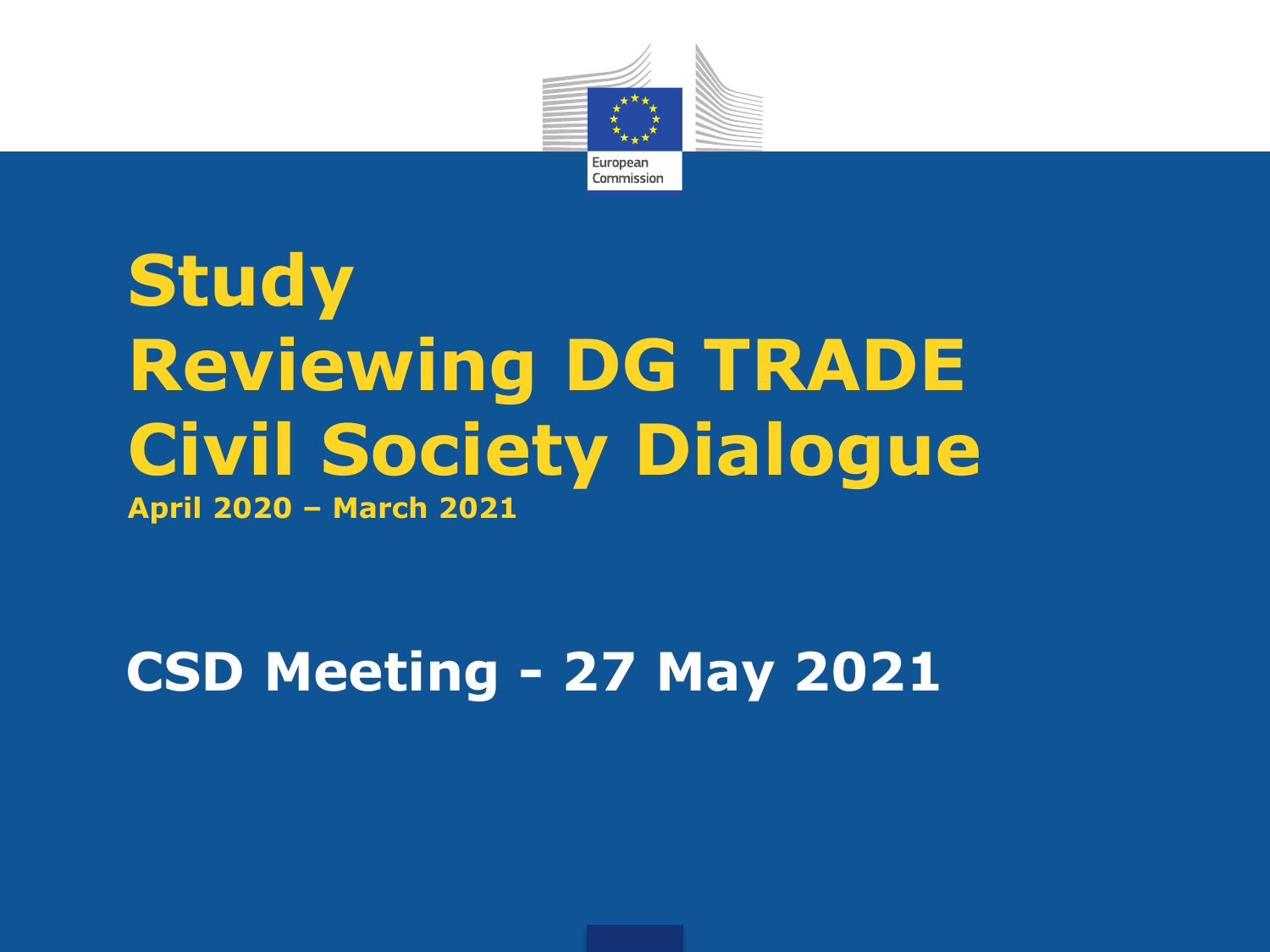



#### **To assess the current CSD process:**

• analysis of the extent that the CSD strategy and purposes remain adequate and are addressed by the design of the current CSD

#### **To assess civil society trade dialogues in the MS:**

- analysis of other EC mechanisms for CSO engagement
- mapping of MS platforms to engage CSOs on trade
- how to improve outreach/contribute to dialogues at national/local level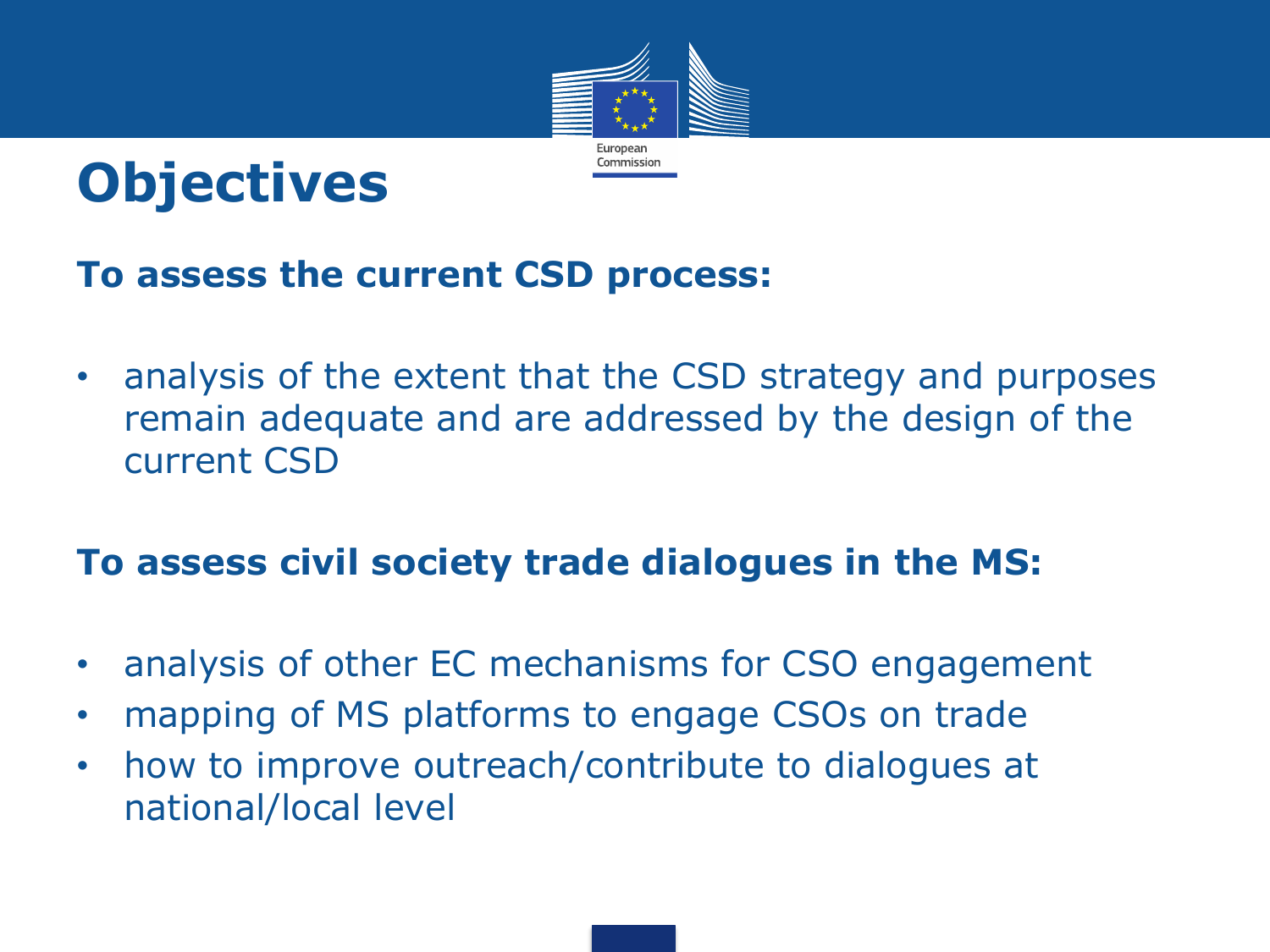

## **Conclusions**

### **Current CSD process**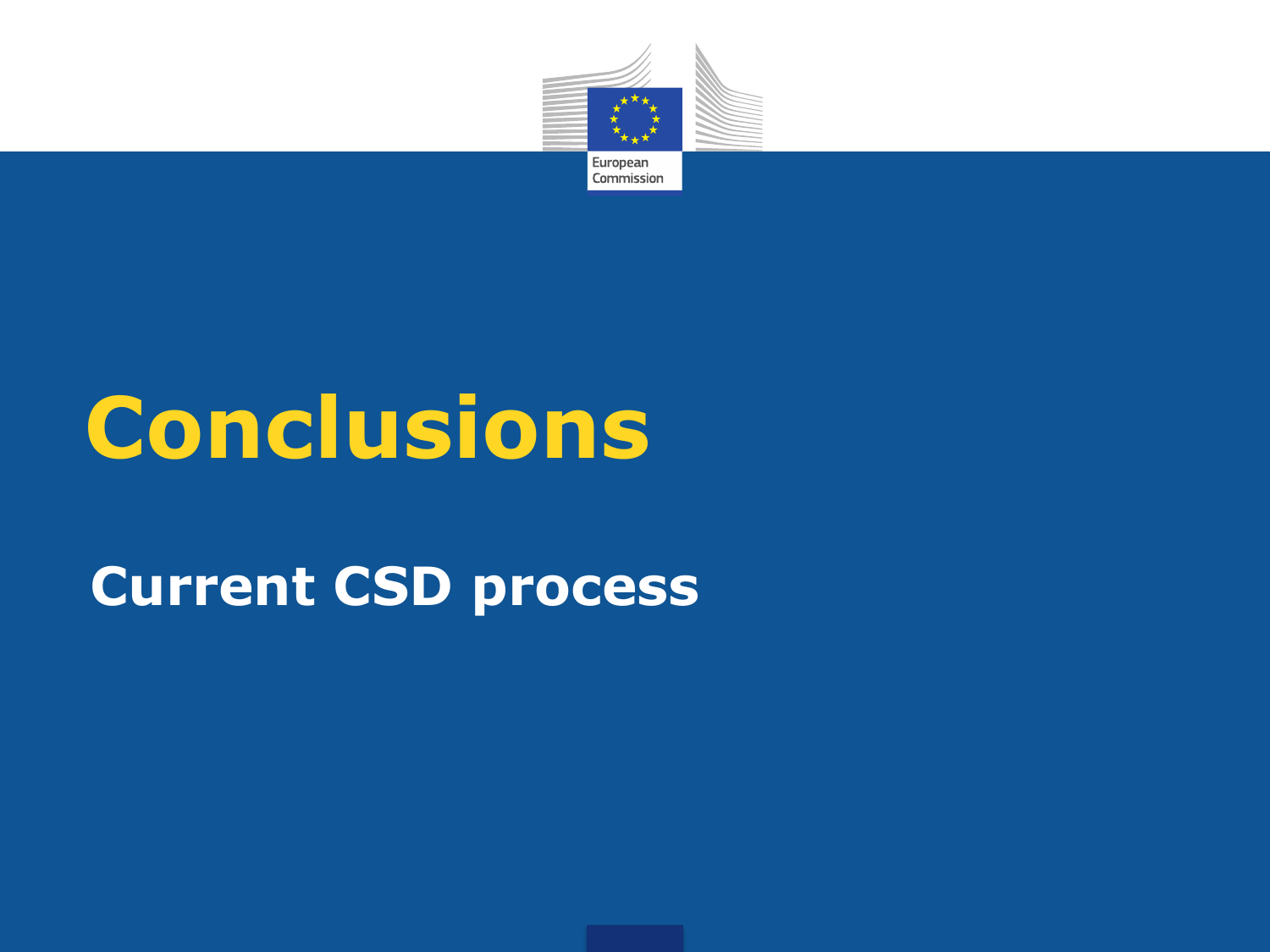

### **CSD process**

- **CSD meetings work well**
- **Satisfaction with online & face-to-face versions**
- On-line meetings offer scope to **widen participation**
- **Participants want to retain current features**
	- the number of meetings and topics
	- duration and chairing of meetings
	- quality of info/presentations by the Commission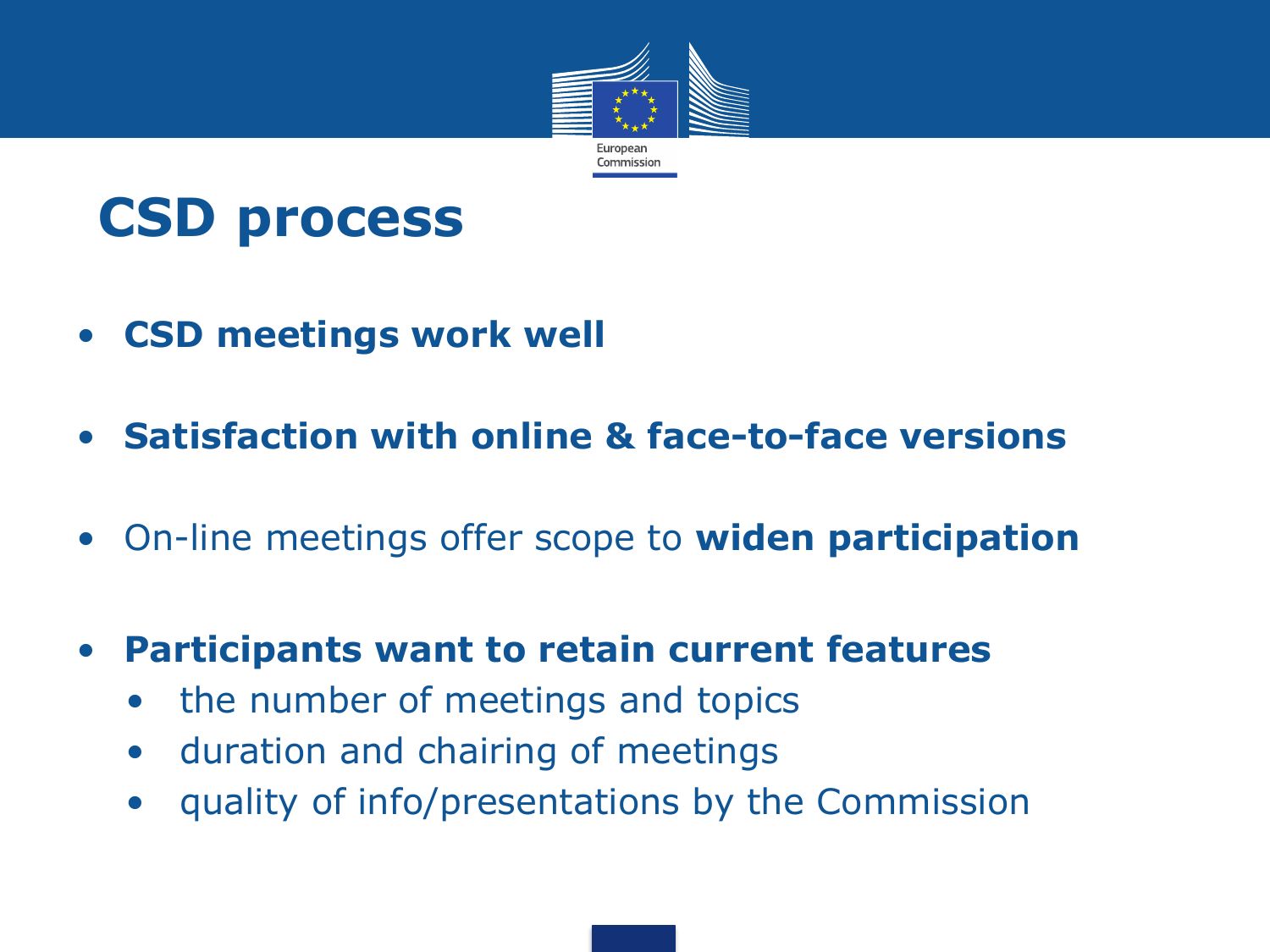



#### • **Quite efficient considering available resources**

- EU-umbrella organisations extend meeting reach
- 70% of ppts share meeting info always or sometimes
- National level CSOs esp. non-business organisations do not have resources, time, interest to follow trade debates

#### • **Outreach could be enhanced by**

- increasing awareness of the CSD at Member State level (e.g. among CSOs in the MS)
- promoting the CSD at national level through Representations and/or Member States.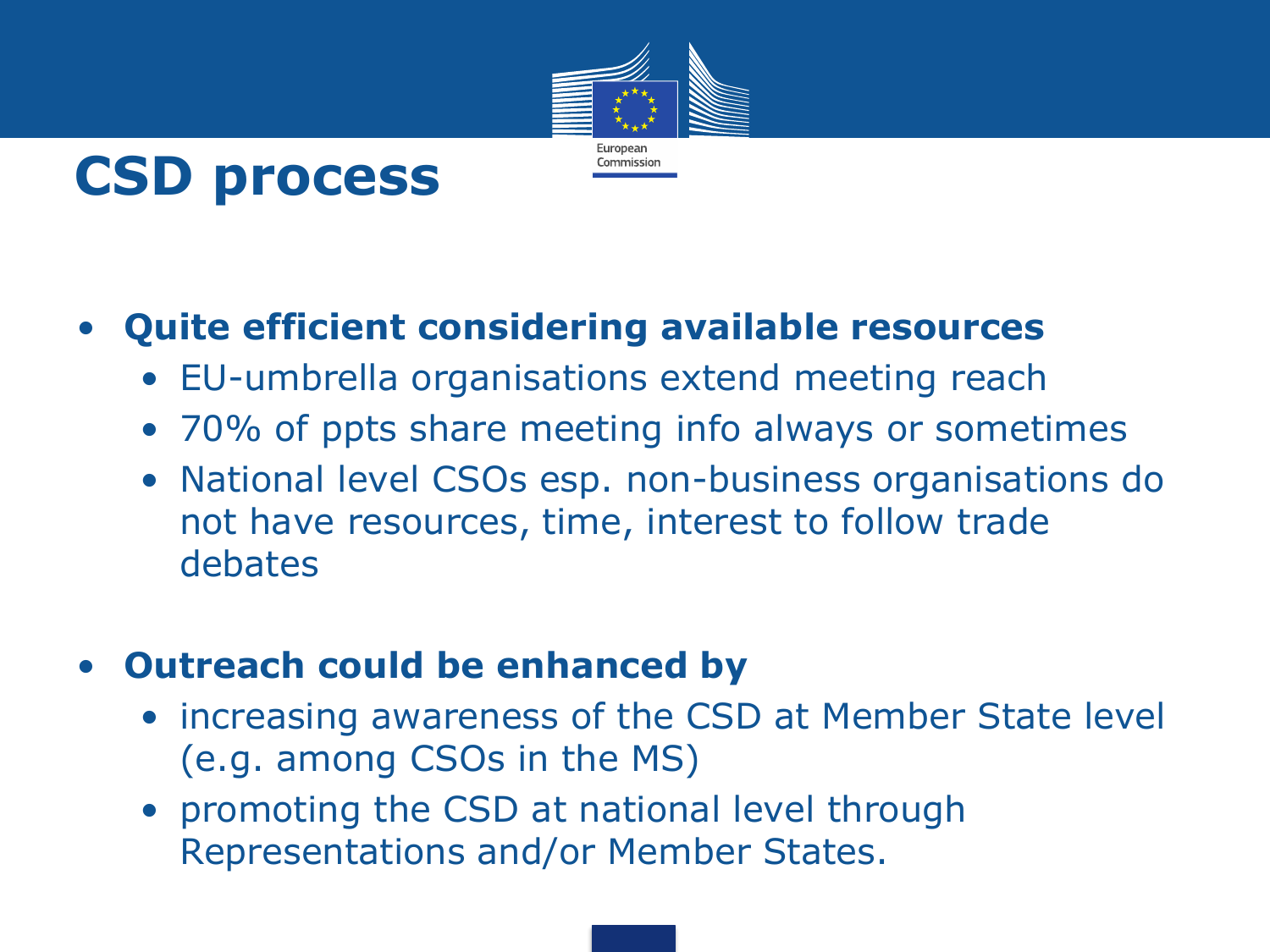



#### • **Effective for information provision & exchanging views**

• But does not facilitate inputs from as broad a range of CSOs as it could:

#### • **CSO inputs could be enhanced by**:

- more **advance notice** of upcoming meetings
- more **time** for questions, including in advance of meetings
- a mechanism to facilitate **CSOs' in-depth inputs**
- **providing feedback** on how inputs are considered within DG TRADE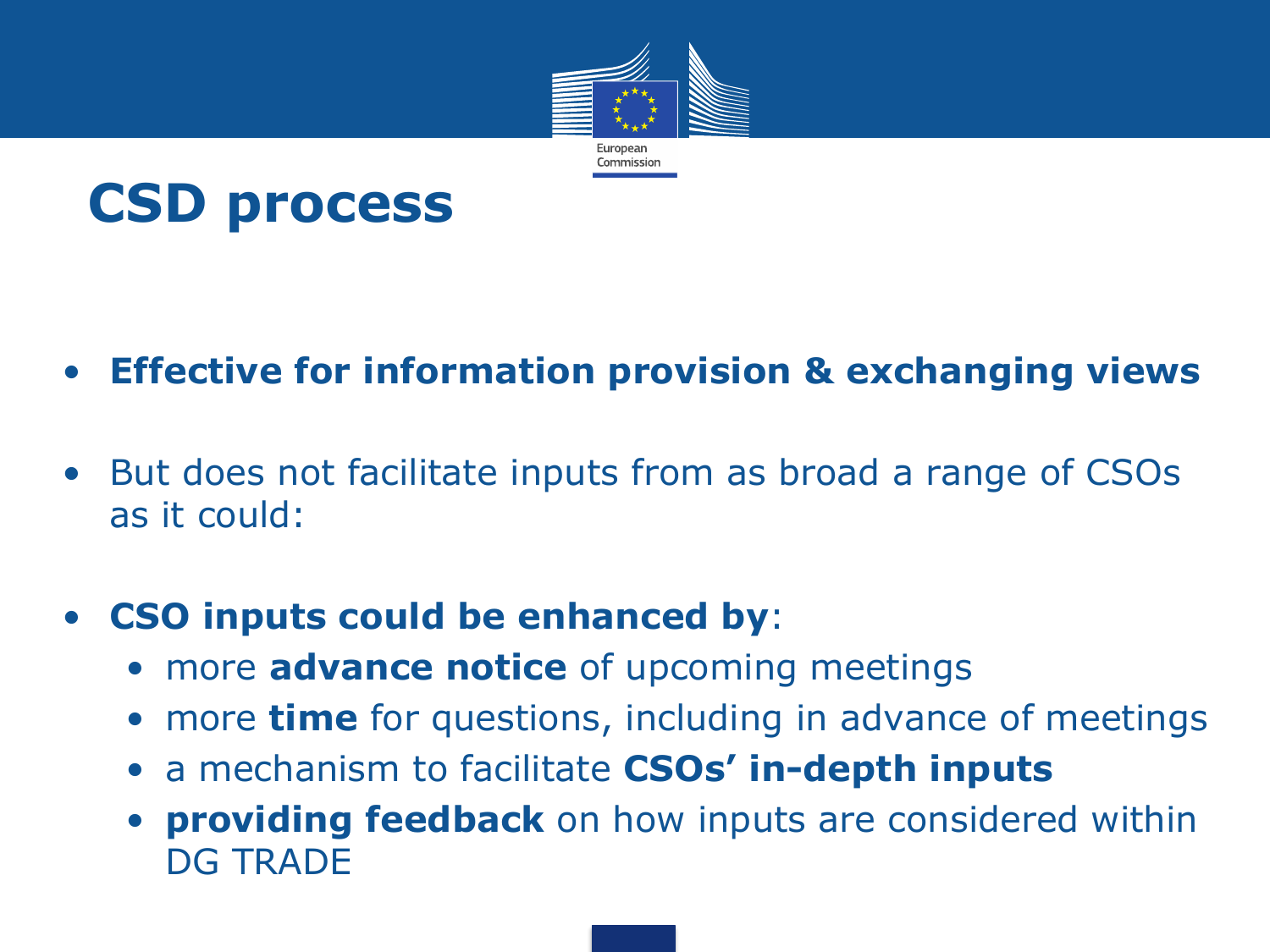

### **CSD process**

#### • **CSD objectives in place 20 years:**

- 1. To hear civil society's views on trade issues
- 2. To address civil society's concerns on trade issues
- 3. To improve EU trade policymaking
- 4. To improve transparency and accountability

#### • **Scope to:**

- Reinforce how concerns are addressed
- Clarify how the CSD supports policymaking
- Enhance support for timely and targeted inputs from CSOs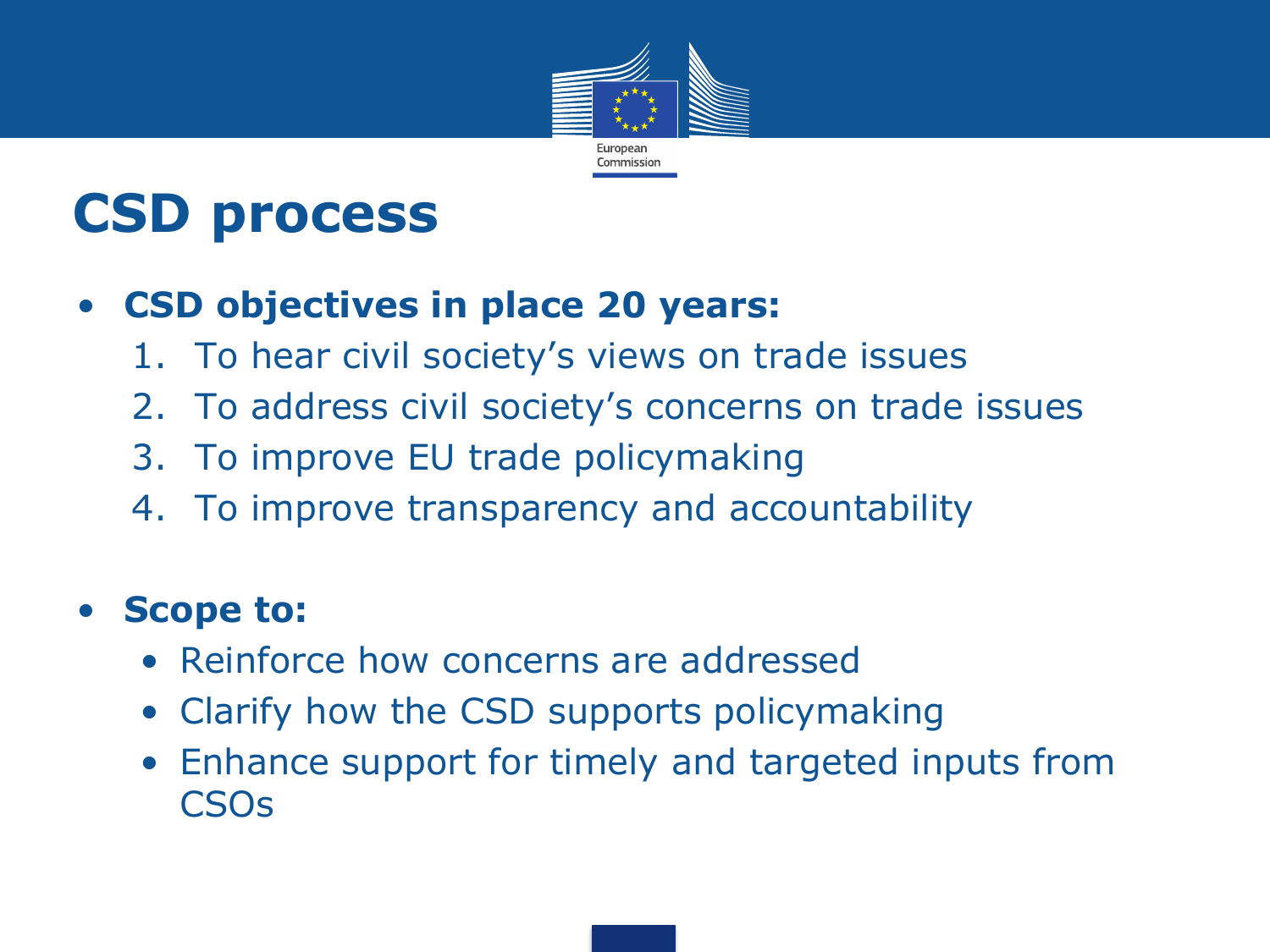

# **Conclusions**

### **Trade debate in the Member States**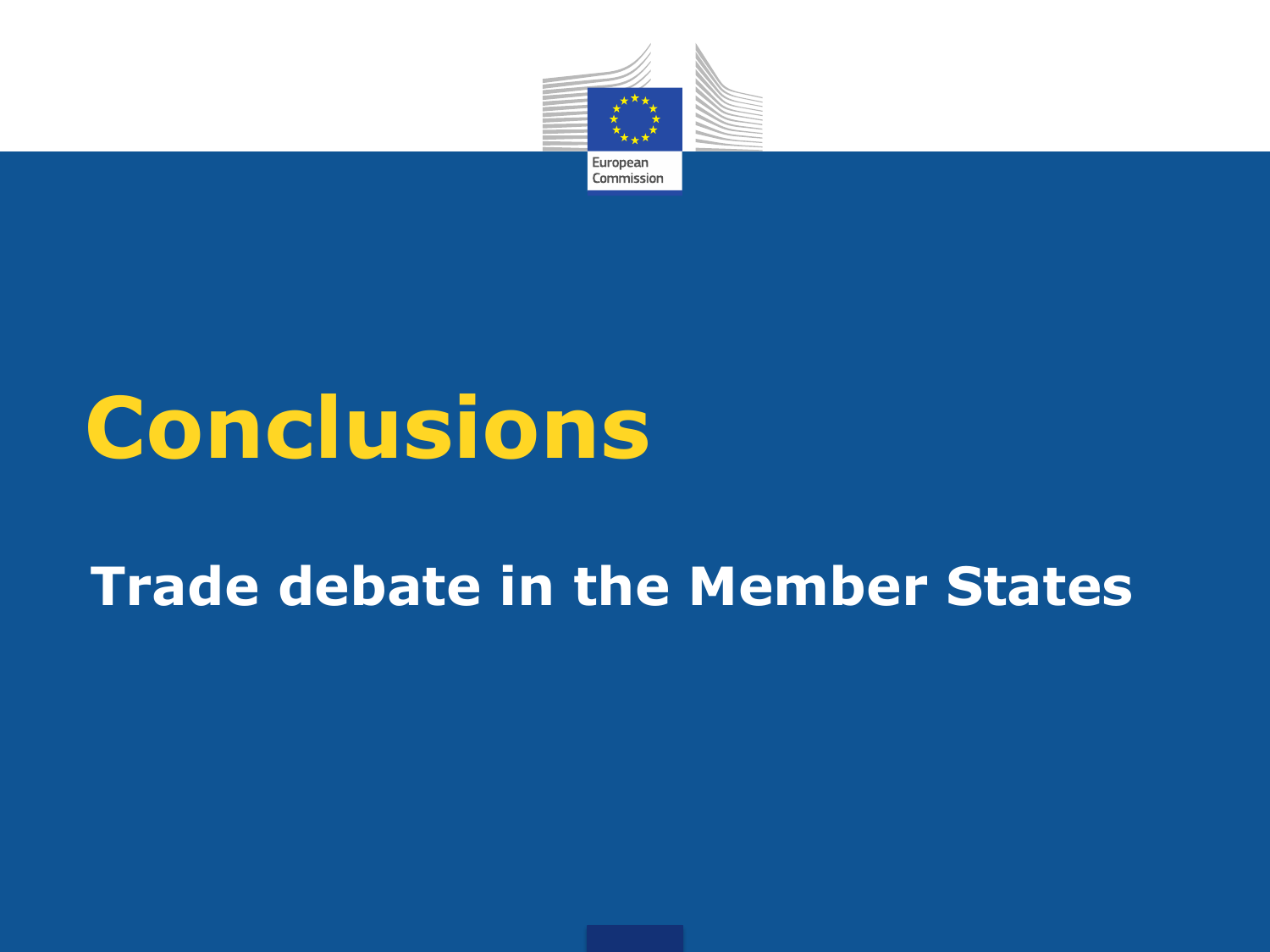

### **Trade debate in Member States**

- **Variability in presentation/discussion of trade matters at national level**
- **Scope to reinforce EU Representations' trade role** to support outreach and gather insights at national level by:
	- increasing human resources for trade correspondents
	- strengthening information flow with DG TRADE
	- reinforcing outreach on trade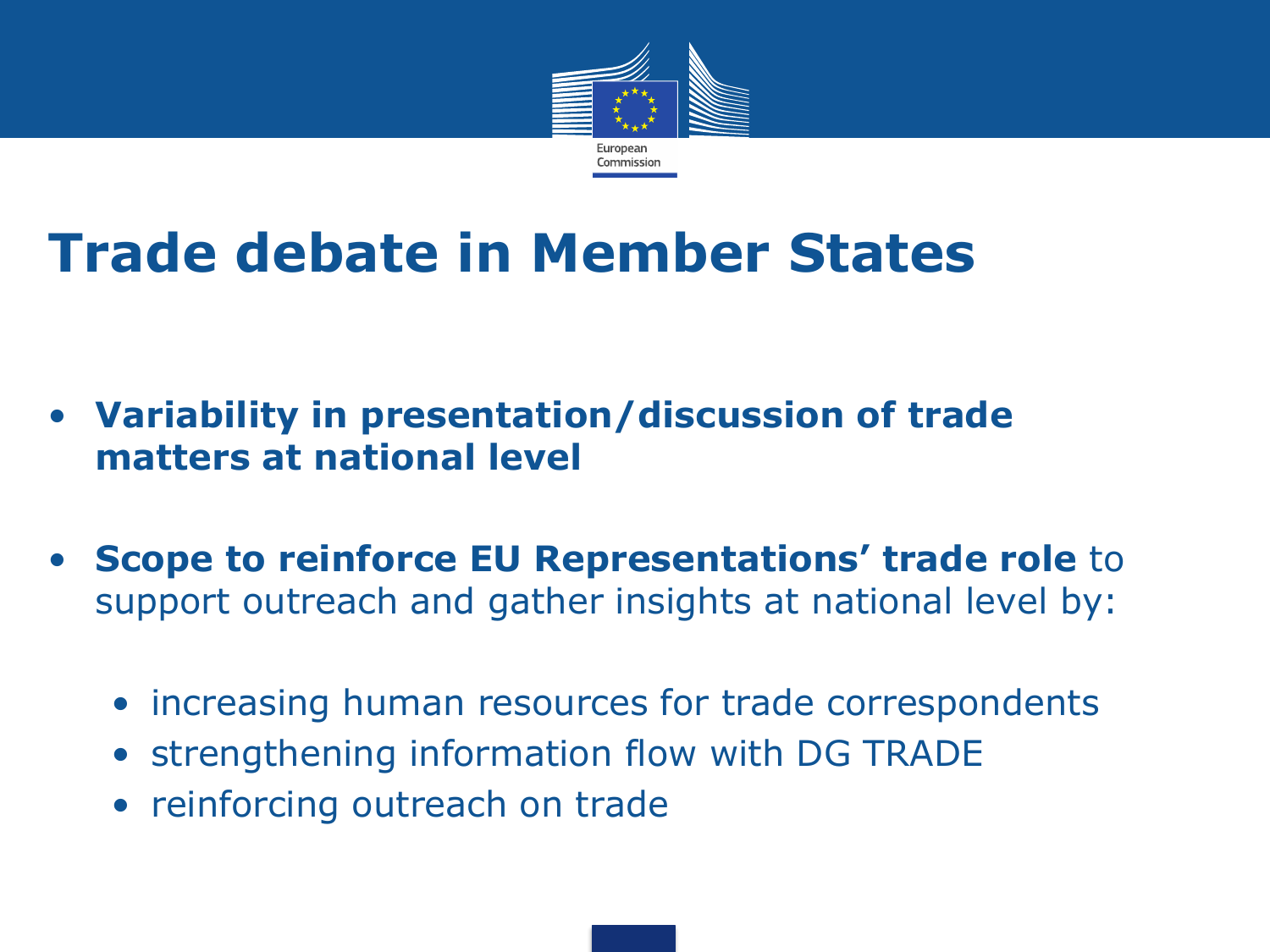

### **Trade debate in Member States**

- **Scope to reinforce communication with national authorities on trade matters**
- Potential to increase:
	- awareness of NA structures to engage with civil society
	- work through these structures to engage CSOs
	- opportunities for sharing best practice between MS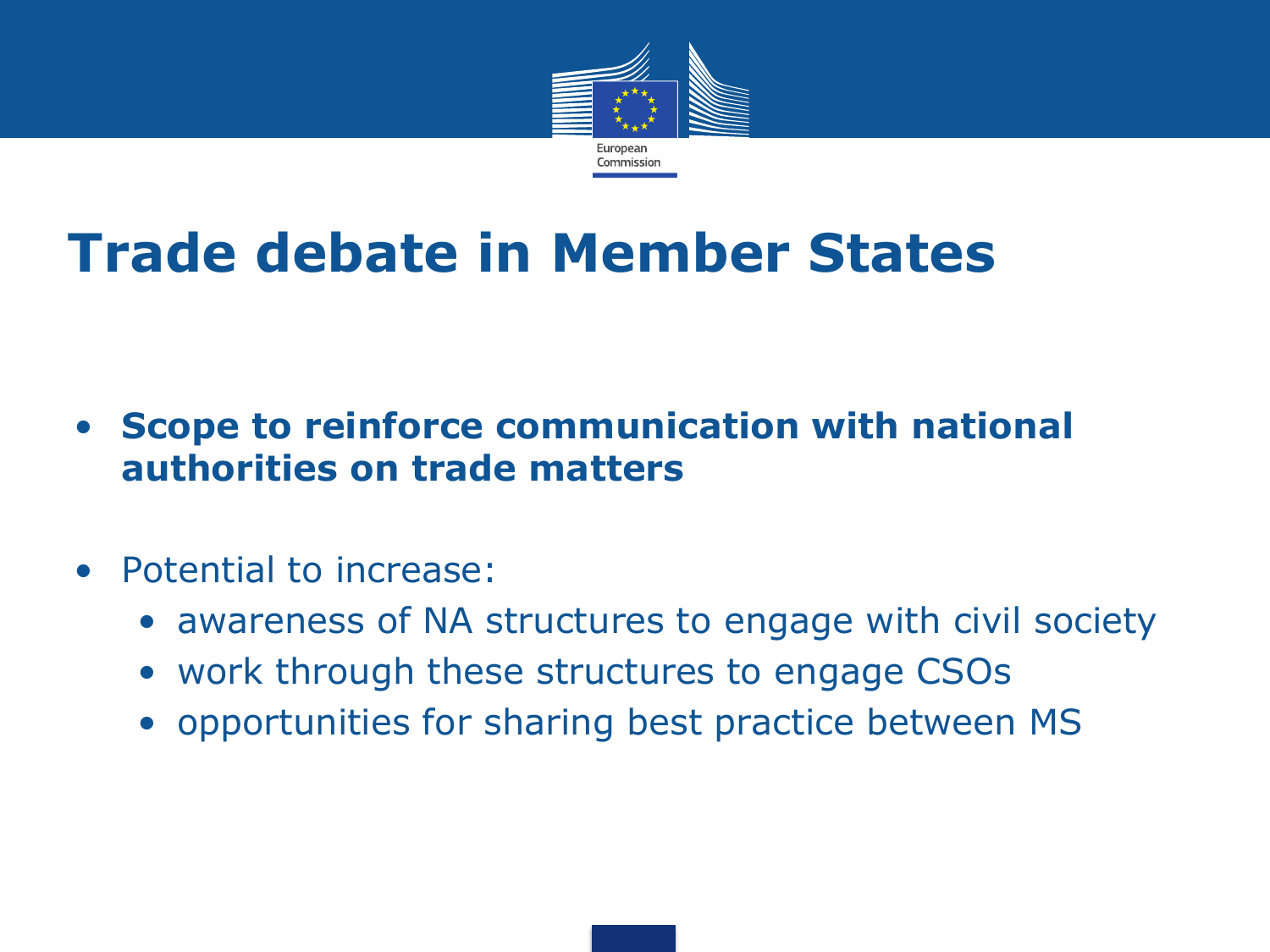

### **Trade debate in Member States**

- **Scope for additional focus** on not-for-profit sector in the Member States, as this sector finds it harder to engage:
	- a historic tendency for trade discussion to focus on the business sector not in line with new generation of trade agreements
	- levels of awareness and understanding of how to engage
	- weaker levels of resourcing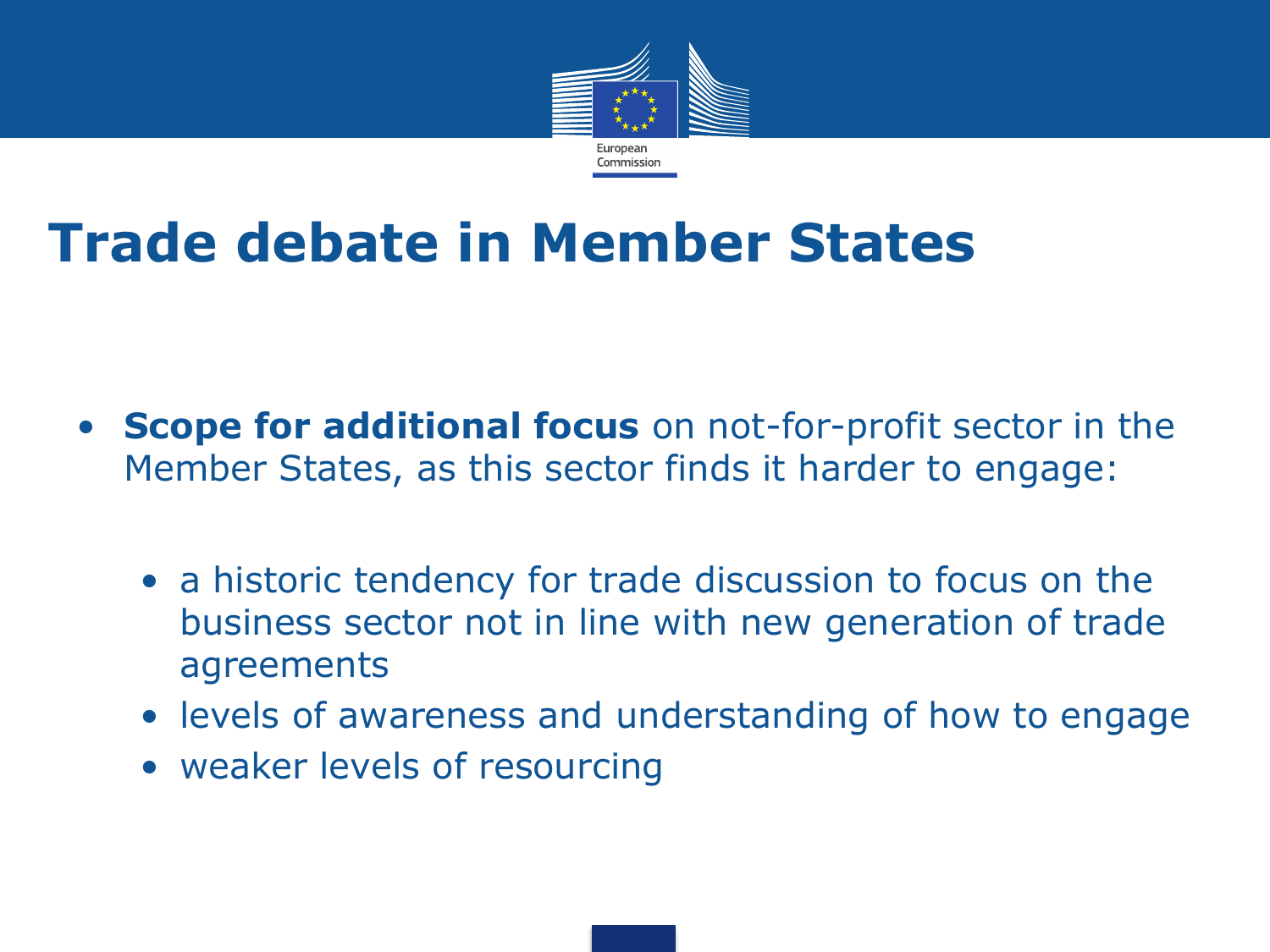

# **Recommendations**

### **CSD process**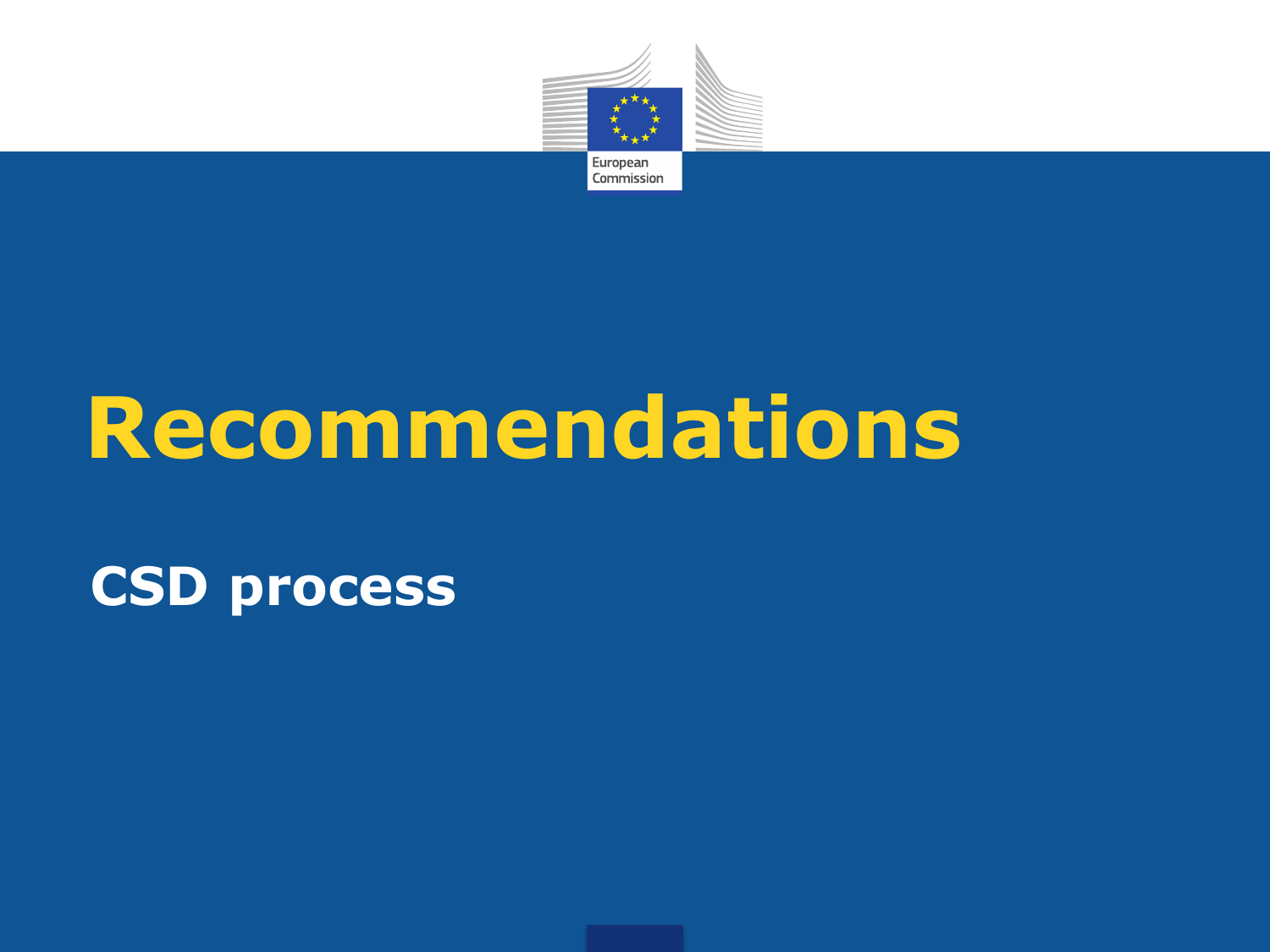



#### **1. Update CSD Objectives:**

Objective 1: to hear **to listen and engage** 

Objective 2: **– no change** (address civil society's concerns)

#### Objective 3: improve how we make policy **improve understanding on policy implementation**

Objective 4: improve **to be transparent & accountable**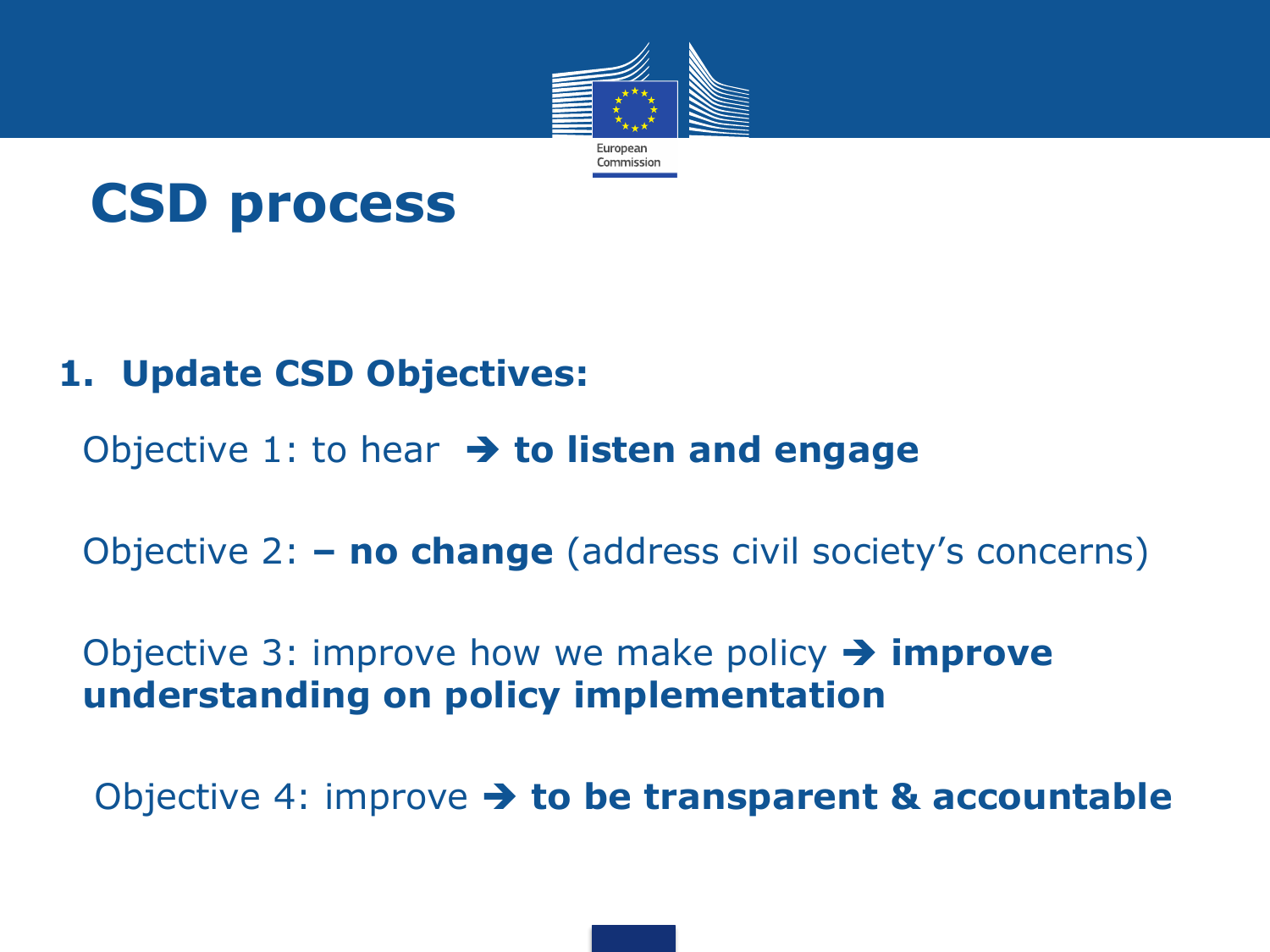



#### **2. Support CSOs' increased awareness/access to CSD**:

- MS and Representations to share info on the CSD
- on-line and face to face format
- making the website more user-friendly
- flyer/infographic to explain CSD to new participants
- FAQs/mailbox for questions & topic requests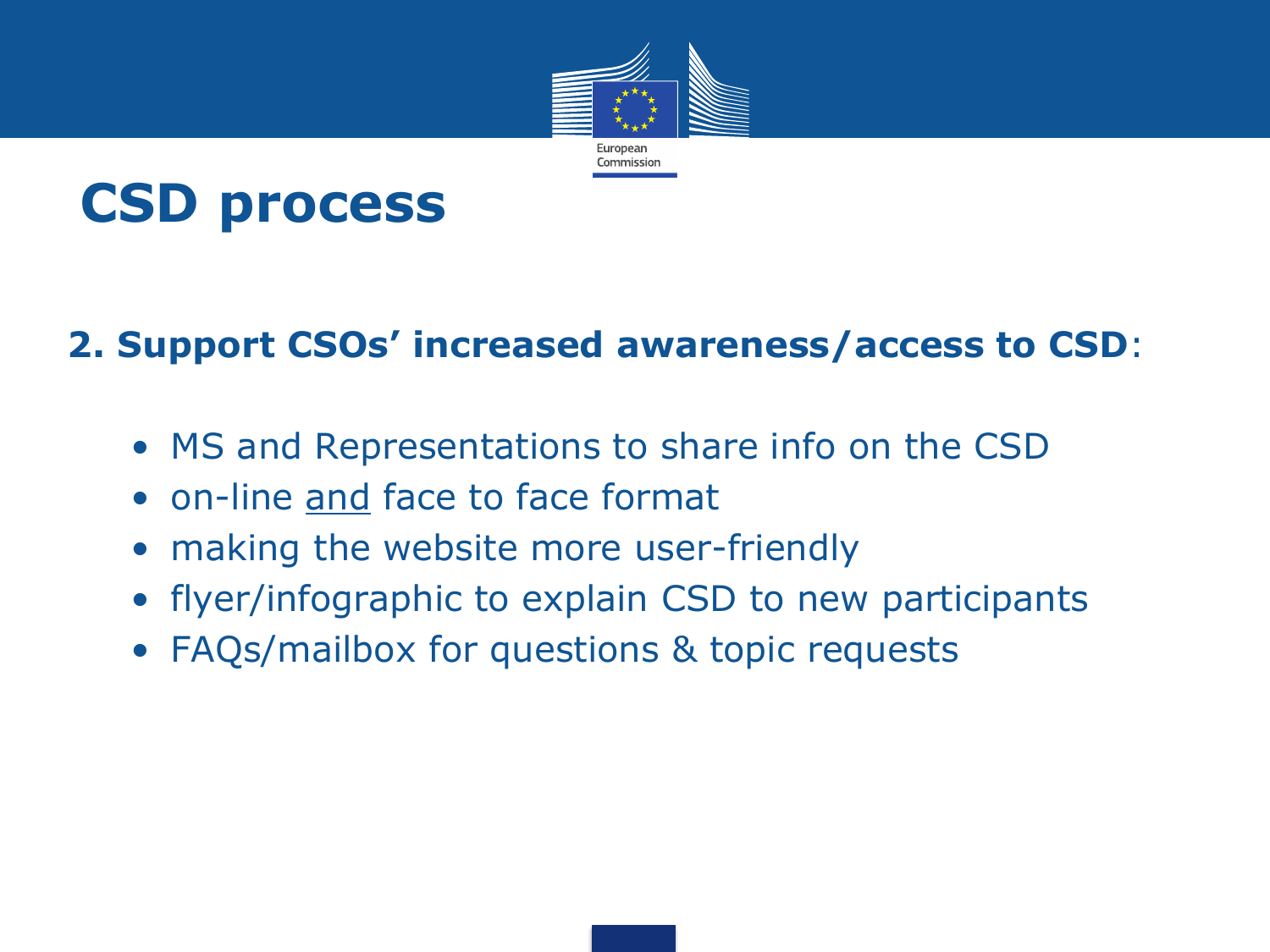



#### **3.** Facilitate **coordinated and in-depth inputs from CSOs for** specific CSD meetings and topics, by:

- 6-monthly forward plan of meeting topics
- more time between publishing agenda & meeting date
- standard timeframe for publishing agendas
- request CSOs to provide coordinated summary position papers & questions in advance
- CSOs need to play their part and engage in the reinforced process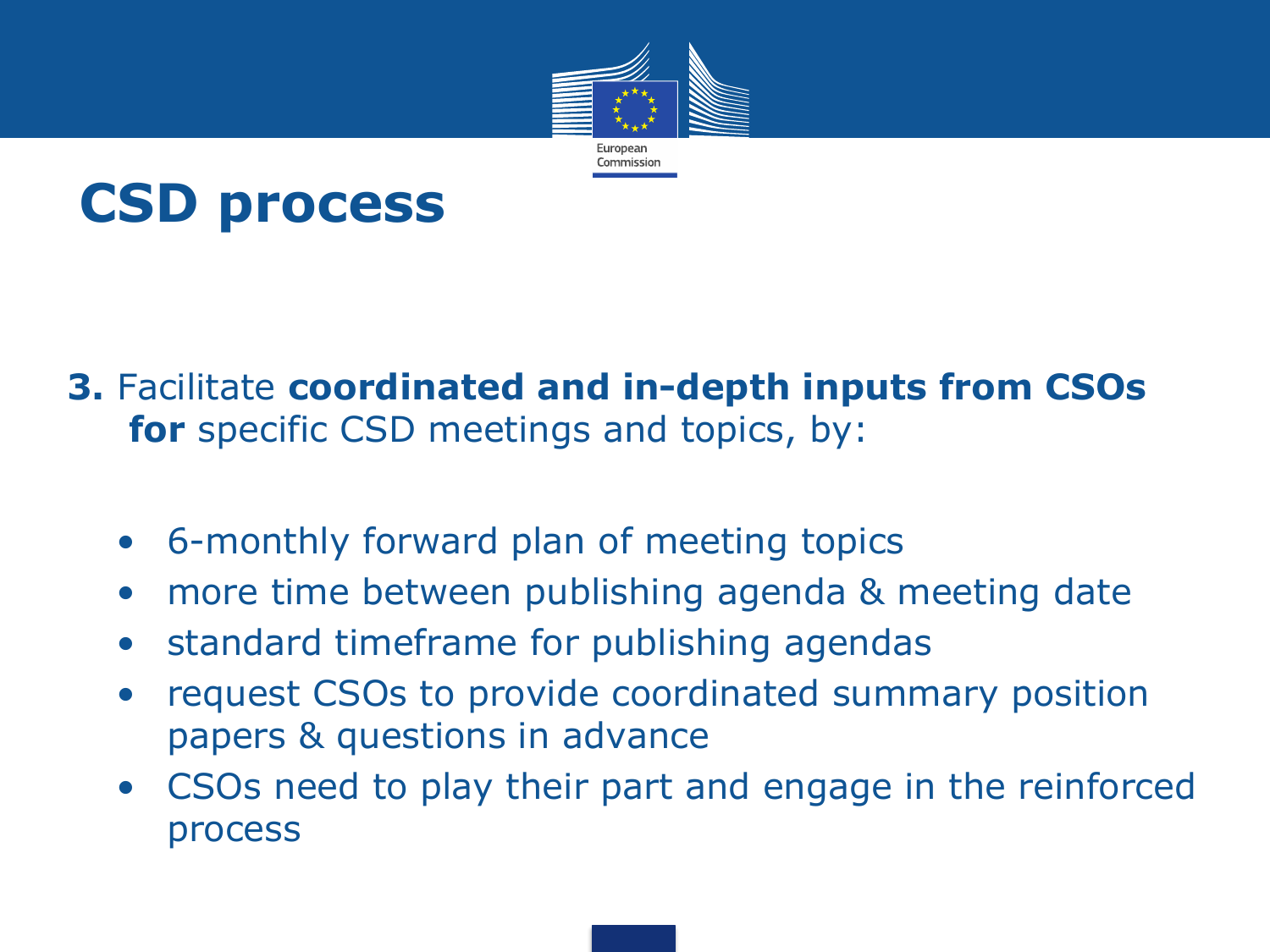



- **4. Provide process for systematic feedback** on if and how DG TRADE is able to address civil society concerns:
	- in addition to information provided in meetings,
	- take account of approach by Global Affairs Canada
	- reinforce monitoring approach by defining 2-3 performance benchmarks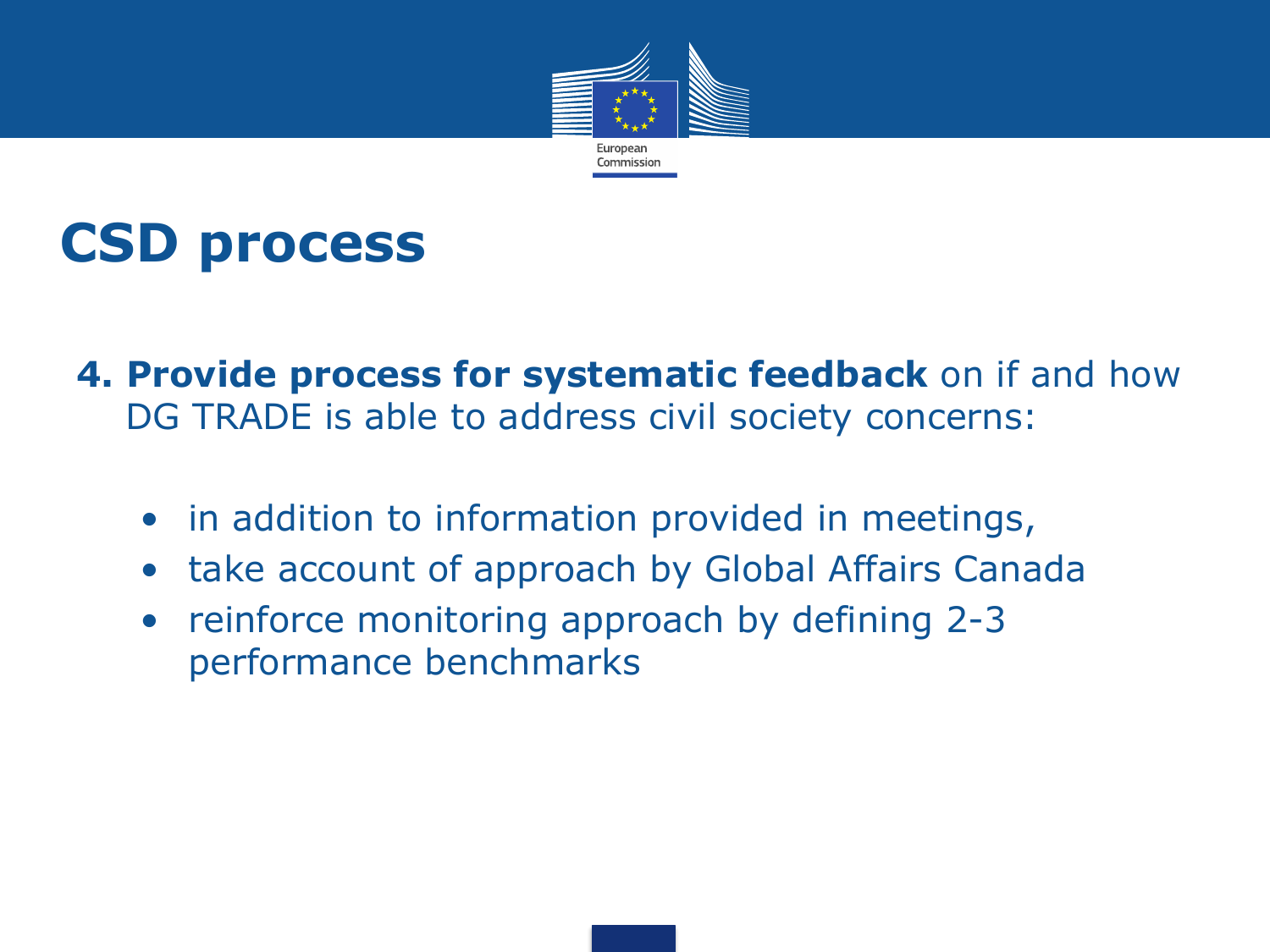

# **Recommendations**

### **To enhance trade debate in the Member States**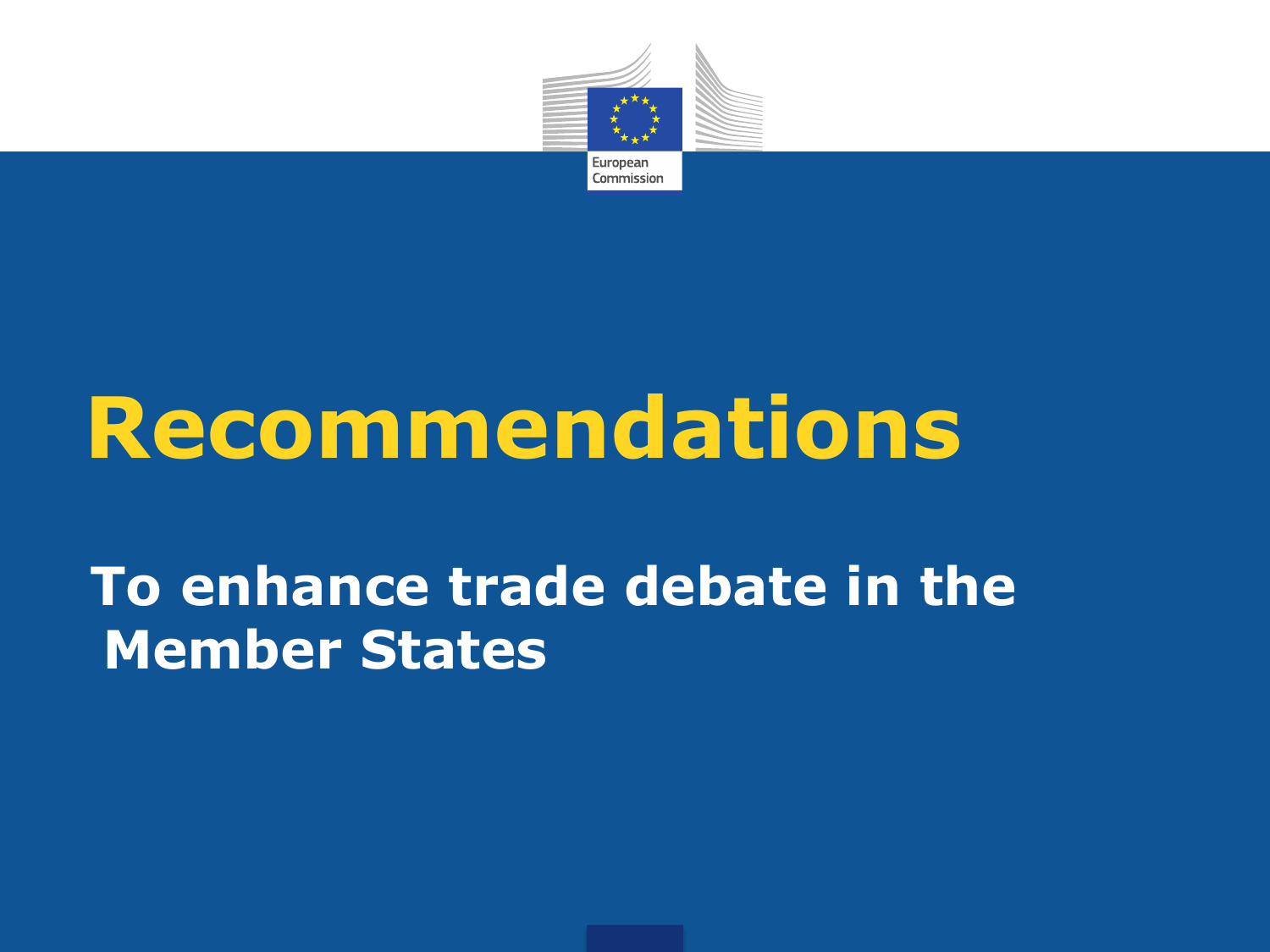

### **Trade debate in the MS**

- **1. Establish a new national civil society outreach position within DG TRADE** for coordination of enhanced MS outreach, also:
	- monthly meetings with trade correspondents' network
	- more information to trade correspondents re. NA opinions
	- improve TRADE intranet to support information sharing among trade correspondents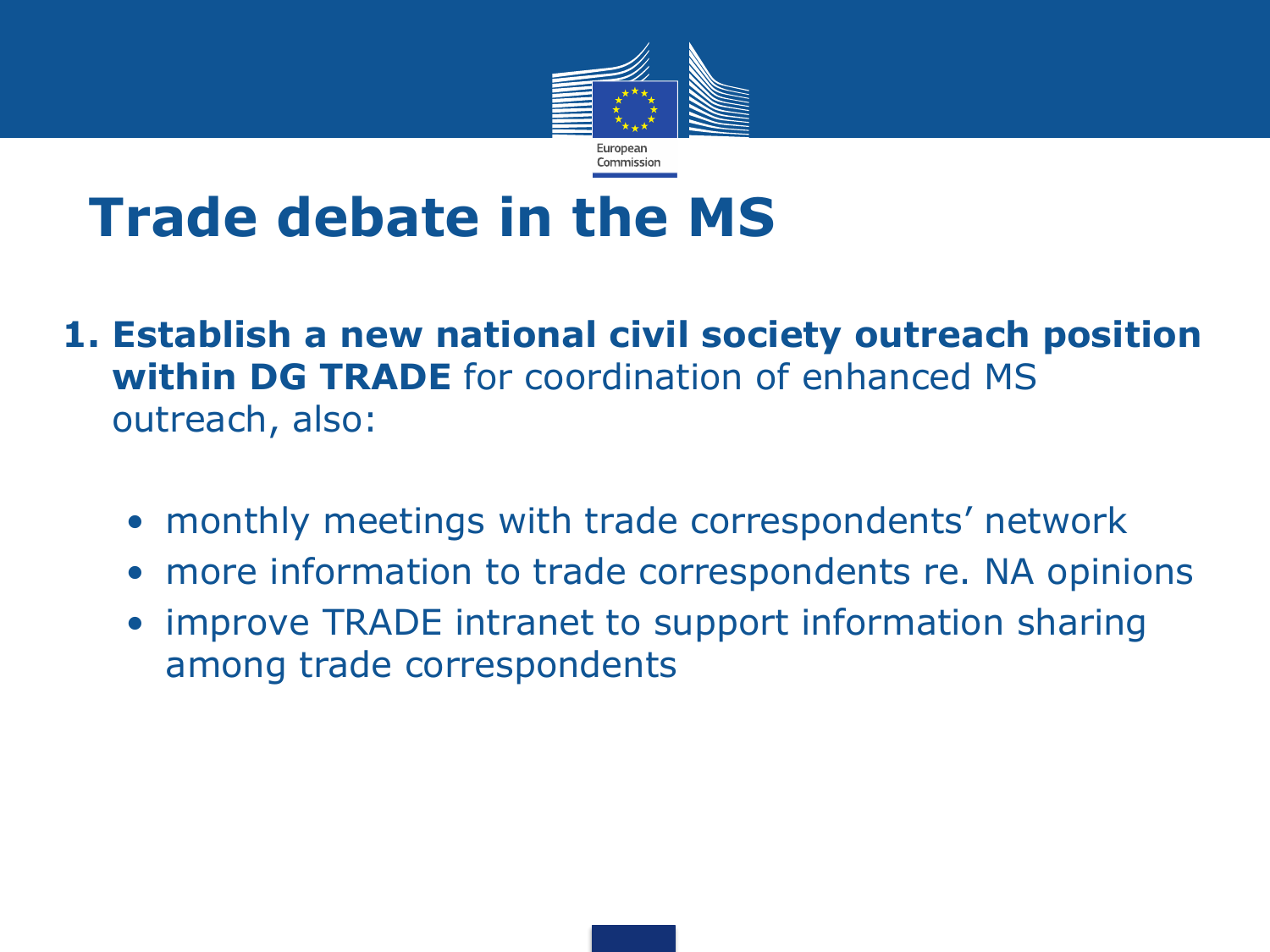

### **Trade debate in the MS**

#### **2. Increase strategic focus of work on trade in EU Representations** to support outreach and insights:

- develop network: CSOs, think tanks, academics, media
- meetings with CSOs in the capital and the regions
- strengthened relationship with national authority
- national version of DG TRADE newsletter
- include trade in Reps' daily news reporting
- include trade in Reps' social media monitoring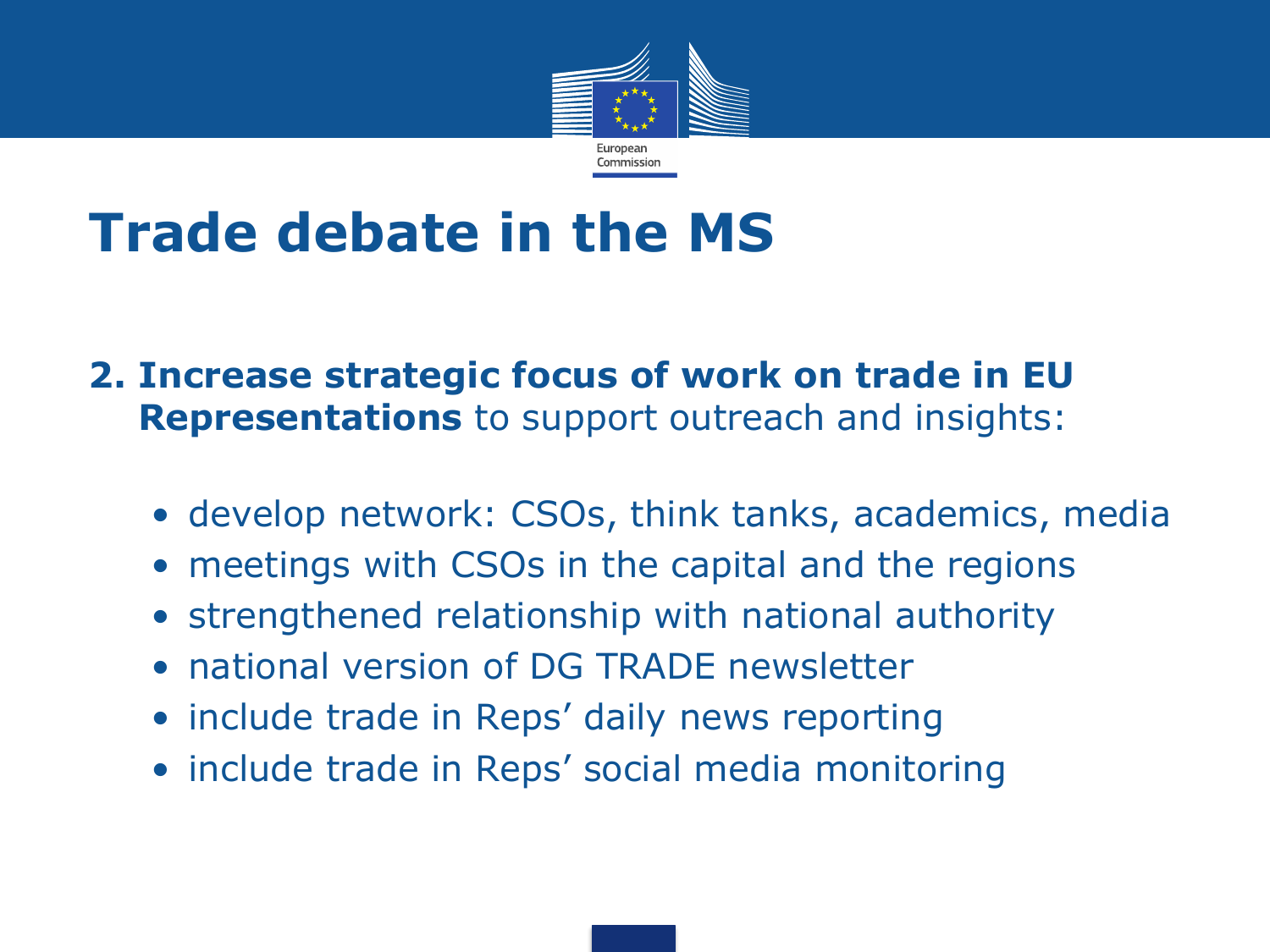

### **Trade debate in the MS**

**3. Develop some form of 'light' alert / early warning system** on issues to be addressed through targeted communication at national level.

**4. Establish a network of expert speakers on trade,**  similar to the approach taken by DG COMM with its Team Europe network.

**5. Encourage MS to be more proactive on trade communication at national level**